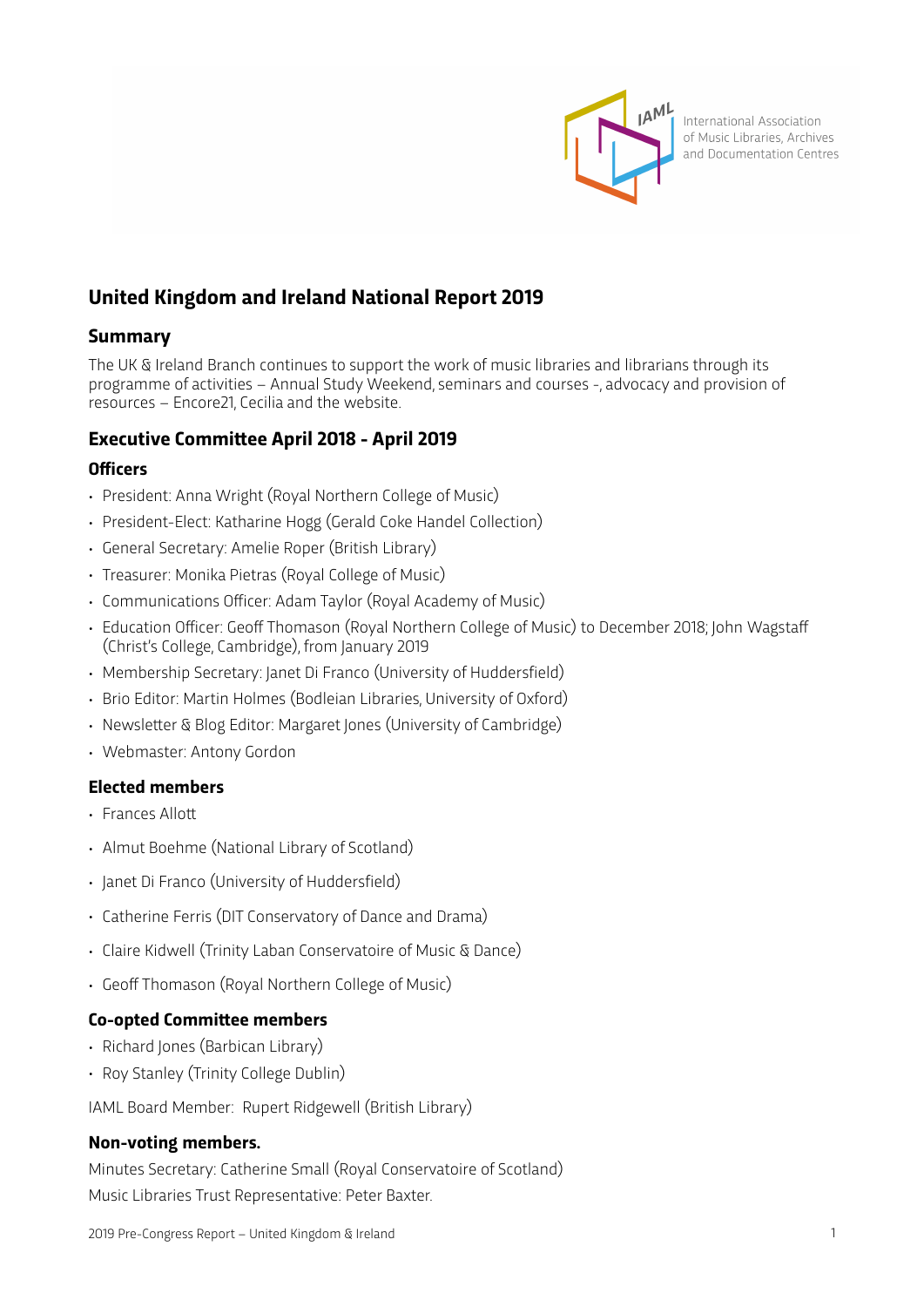The Executive Commitee met on 23 May 2018, 25 October 2018, 30 January 2019

The Annual General Meeting was held on 14 April 2019, as part of the Branch's Annual Study Weekend. Katharine Hogg was welcomed as President of the Branch for the period 2019-2022

## **Membership (as at December 2018)**

186 members

#### **International**

Institutional: 38; Personal: 54 (92)

#### **National**

Institutional: 41; Personal: 53 (94)

11 honorary members (two honorary members died during the year)

#### **Deaths of prominent members**

d. 11 August 2018. Roger Crudge, President of IAML (UK) Branch 1983-86, Treasurer, 1990-91; Honorary Member (1996); Member of the IAML Constitution Commitee; Music Librarian, Bristol Public Libraries, 1967-1990. An obituary was published in Brio vol.55 no.2.

d. 4 October 2018. Professor John Tyrrell. Chair of the Music Libraries Trust, 1999 -2005 and ongoing Patron; Honorary Member of IAML (UK & Irl) (2013).

### **Branch constitutional maters**

The Branch has the following Commitees and Working Groups (personnel are for year April 2018 – 2019)

Communications Commitee (Chair, Adam Taylor); Conference Commitee (Chair, Frances Allot); Courses & Education Commitee (Chair, Geoff Thomason); Documentation Commitee (Chair: Catherine Ferris); Finance & Administration Commitee (Chair: Anna Wright); Trade & Copyright Commitee (Chair, Claire Kidwell)

C.B. Oldman Prize (Convenor: Almut Boehme); E.T. Bryant Prize (Convenor: Charity Dove);

### **Branch activities**

The Annual Study Weekend took place 12 – 14 April 2019 at College Court, University of Leicester. In total 53 people, including speakers, atended during the weekend. The programme was the usual excellent mix of content and included a 20th birthday celebration of 'Cecilia' the Branch's online database of music collections in libraries, archives and museums throughout the UK and Ireland.

The Documentation Commitee has continued its work on Encore21 and provided a step-by-step training video for updating records so that contributing libraries can edit their own holdings.

### **Branch publications**

Two editions of Brio were published in 2018, edited by Martin Holmes

### **vol. 55 no.1 (Spring / Summer)**

Articles

Obituary: Peter Horne

The National Jazz Archive: 30 years of growth and development. Nick Clarke

A race against time: the music of Frederick Septimus Kelly. Christopher Latham

Archives and special collections at the Guildhall School of Music and Drama. Adrian Yardley

Linked data in music and its potential for ITMA / traditional music web resources. Lynnsey Weissenberger

Book and music reviews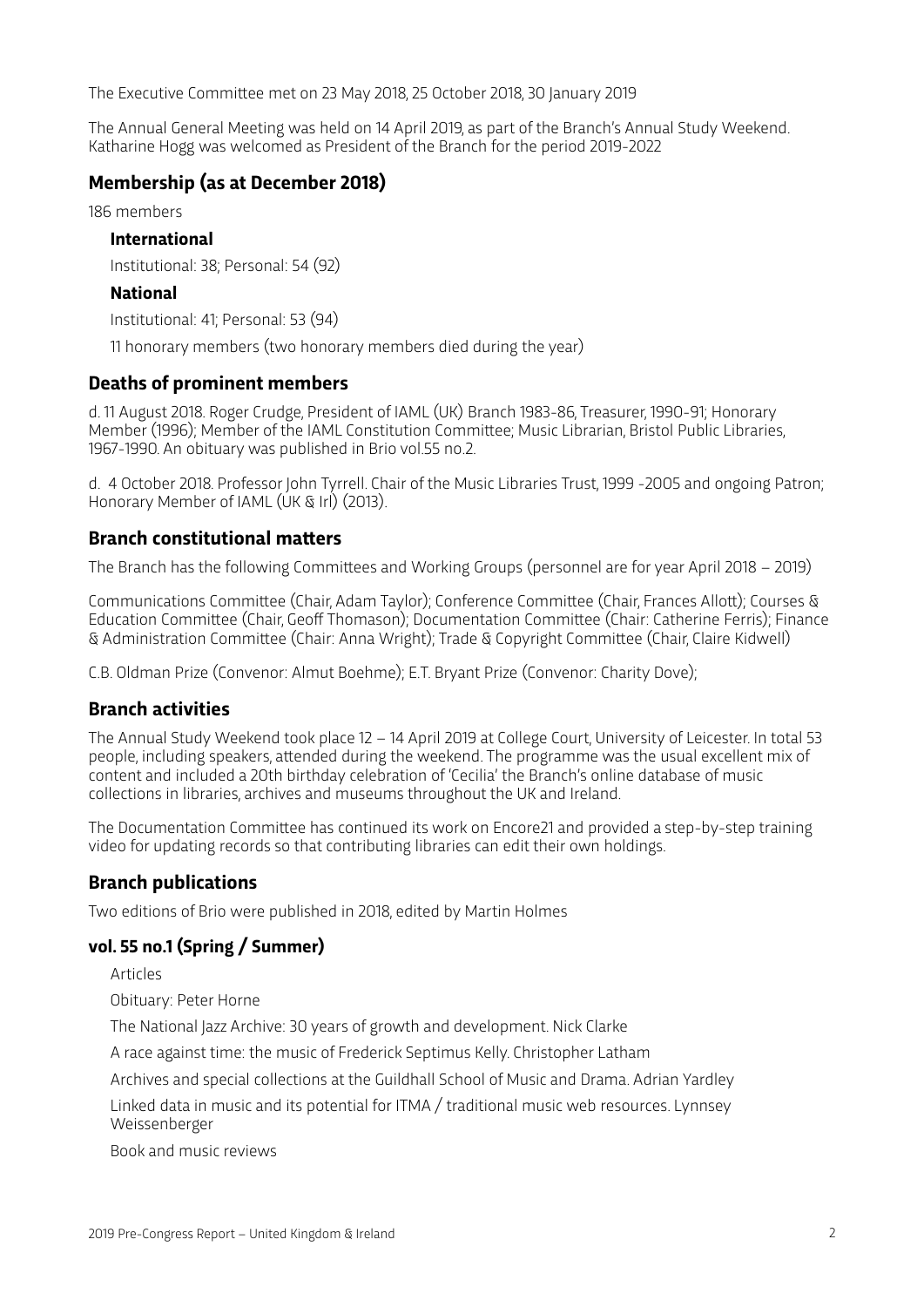## **vol. 55 no.2 (Autumn / Winter)**

Articles

Obituary: Patrick Mills

Obituary: Roger Crudge

The music collections of Westminster Abbey Library. Tony Trowles

From General Reid to DCRM(M): Cataloguing the music collections of Edinburgh University Library. Part 1, The early Reid Professors and the first catalogues, 1807-1941. Alastair Macdonald & Elizabeth Quarmby Lawrence

The 19th-century printed music of the Highland bagpipe. James Beaton

Ernest Bristow Farrar (1885-1918): a short centenary tribute. Martin Holmes

Book reviews

Brio is available online to members of the Branch only; it is distributed to members and subscribers as print copies

### **Branch website**

https://iaml-uk-irl.org/

There have not been any major changes to the website in the last year

## **Social media activity**

The Branch has a Twiter account htps://twiter.com/IAML\_UK\_IRL and a blog

#### **Branch educational activity**

During the year, the Courses and Education Commitee ran its two courses 'Music for the Terrified' and 'Virtuoso Skills for Music Librarians' as well as the annual academic and public music librarians' seminars.

#### **Branch scholarships, grants, bursaries, awards**

**The E.T. Bryant Prize** (2018) was awarded to:

Amy McMullen, 'They're like cool librarians': investigating the information behaviour of pop music fans, Master's degree in Library and Information Studies, University College London

Katherine Alice Crane, Routes into performance librarianship: an examination of the educational issues of performance librarianship, Degree of MSc (Econ) Information and Library Studies, Department of Information Studies Aberystwyth University

**The C. B. Oldman Prize** (2018 - for a 2017 publication) for an outstanding work of music bibliography, music reference, or music librarianship by an author resident in the United Kingdom or Republic of Ireland was awarded to:

Michael Allis, Granville Bantock's leters to William Wallace and Ernest Newman, 1893-1921. Woodbridge: Boydell Press, 2017. ISBN 9781783272334

**Excellence Awards for Music Libraries 2019** (awarded at the Annual Study Weekend, April 2019)

With Distinction: Gerald Coke Handel Collection Royal Northern College of Music Library Cardiff University Music Library City of London Barbican Music Library Community and Youth Music Library (CYML) Henry Watson Music Library, Manchester Jerwood Library (Trinity Laban Conservatoire of Music & Dance) Notingham Performing Arts Library Service (NPALS)